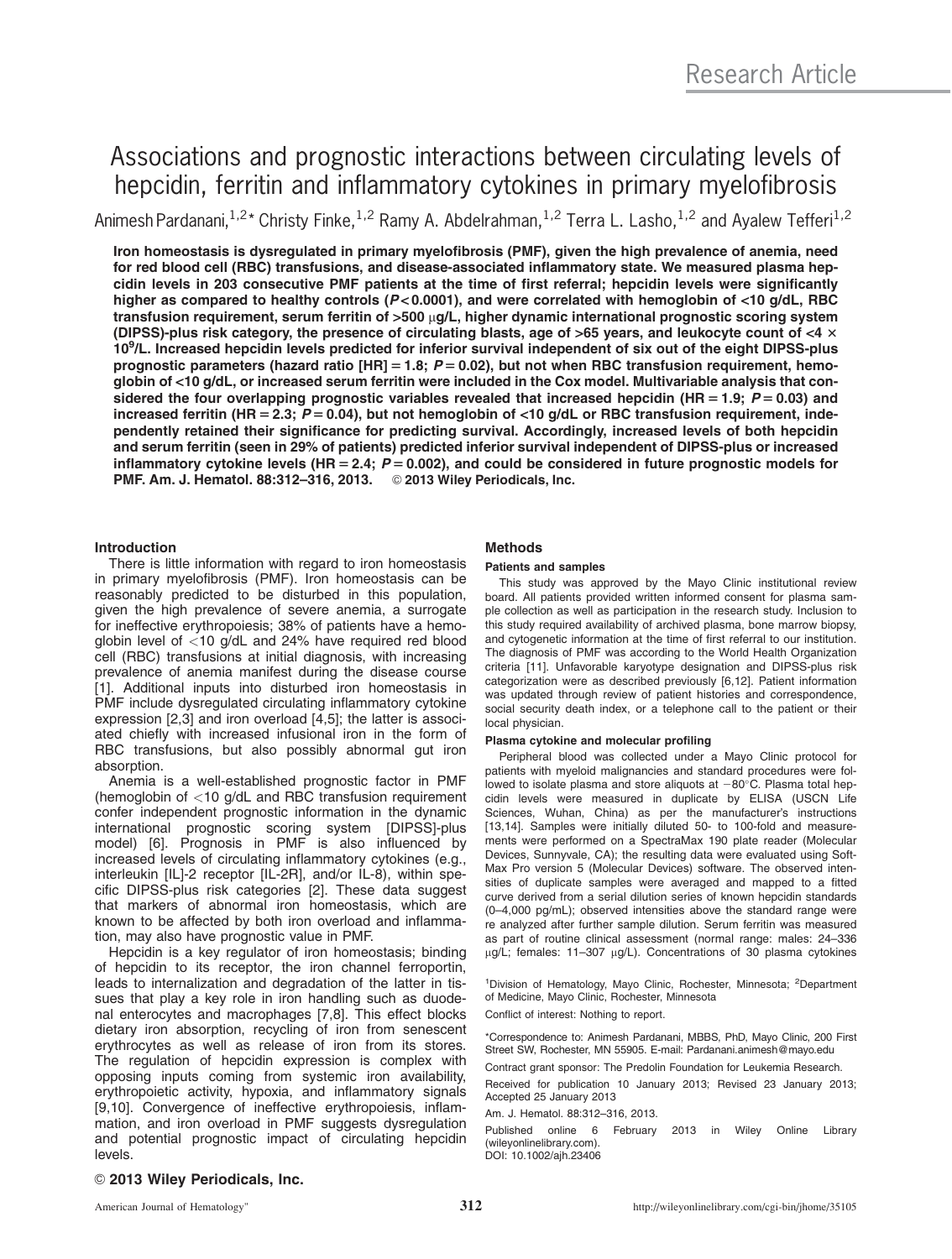TABLE I. Clinical Characteristics of 203 Patients with PMF with Total Hepcidin Measurement at the Time of First Referral to Our Institution

| Characteristic                                | No. of patients (%) | Median (range)   |
|-----------------------------------------------|---------------------|------------------|
| Total                                         | 203                 |                  |
| Age (years)                                   |                     | 63 (17-83)       |
| >65 Years                                     | 82 (40%)            |                  |
| Males                                         | 136 (67%)           |                  |
| Hemoglobin (g/dL)                             |                     | $10(5.8 - 15.3)$ |
| Leukocyte count $(\times 10^9/L)$             |                     | $8.9(1 - 132)$   |
| Platelet count $(\times 10^9/L)$              |                     | 212 (11-1,007)   |
| DIPSS-plus risk group                         |                     |                  |
| Low                                           | 22 (11%)            |                  |
| Intermediate-1                                | 26 (13%)            |                  |
| Intermediate-2                                | 85 (42%)            |                  |
| High                                          | 70 (34%)            |                  |
| Constitutional symptoms                       | 74 (36%)            |                  |
| Circulating blasts $\geq$ 1%                  | 73 (36%)            |                  |
| Hemoglobin $<$ 10 g/dL                        | 119 (59%)           |                  |
| Required RBC transfusion                      | 77 (38%)            |                  |
| Leukocytes $>25 \times 10^9$ /L               | 25 (12%)            |                  |
| Platelets $<$ 100 $\times$ 10 <sup>9</sup> /L | 39 (19%)            |                  |
| Leukocytes $<$ 4 $\times$ 10 <sup>9</sup> /L  | 38 (19%)            |                  |
| Ferritin; no. tested (% $\leq$ 500 µg/L)      | 146 (30%)           |                  |
| Patients with unfavorable karyotype           | 25 (12%)            |                  |
| JAK2V617F status tested (% positive)          | 200 (61%)           |                  |

Abbreviations: No., number; g, grams; dL, deciliter; L, liter; µg, micrograms;<br>cm, centimeters; DIPSS, dynamic international prognostic scoring system; and %, percentage.

were analyzed in duplicate using Multiplex Bead-based Luminex Technology (Invitrogen, Carlsbad, CA), as described previously [2]. Archived DNA was available in 200 out of the 203 patients for use in determining JAK2V617F mutational status [15].

#### Statistical analysis

All statistical analyses considered clinical and laboratory parameters obtained at time of first referral to the Mayo Clinic, which coincided in all instances with time of plasma collection for hepcidin/cytokine analysis. Differences in the distribution of continuous variables between categories were analyzed by either the Mann–Whitney test (for comparison of two groups) or the Kruskal–Wallis test (comparison of three or more groups). Patient groups with nominal variables were compared by  $\chi^2$ -test. Overall survival analysis was considered from the date of first referral to the Mayo Clinic (i.e., date of plasma collection) to the date of death (uncensored) or last contact (censored). Overall survival curves were prepared by the Kaplan–Meier method and compared by the log-rank test. A Cox proportional hazards regression model was used for multivariable analysis.  $P$ -values of  $<$ 0.05 were considered significant. The Stat View statistical package (SAS Institute, Cary, NC) was used for all calculations.

#### **Results**

Two hundred and three patients with PMF (median age, 63 years; range, 17–83 years; male, 67%) were eligible for this study based on the availability of plasma samples; Their DIPSS-plus risk categorization was: low-risk 22 (11%), intermediate-1 26 (13%), intermediate-2 85 (42%), and high-risk 70 (34%); other demographic, clinical, and laboratory features are summarized in Table I.

#### Phenotype–hepcidin level associations

Plasma hepcidin levels were measured in 203 PMF patients and compared to 29 normal controls. Hepcidin levels were significantly higher in PMF patients (median, 156,279 pg/mL; range, 8,082–2,088,002) as compared to normal controls (median, 13,449 pg/mL; range, 0–80,203)  $(P < 0.0001)$ .

Increased hepcidin levels in PMF were associated with hemoglobin of <10 g/dL, RBC transfusion requirement, serum ferritin of  $>500$   $\mu$ g/L, higher DIPSS-plus risk category (Fig. 1), the presence of circulating blasts, age of  $>65$ years, and leukocyte count of  $\langle 4 \times 10^9$ /L (P $\langle 0.05 \rangle$ . No correlations were observed with leukocyte count of  $>$ 25  $\times$ 



Figure 1. Distribution of circulating hepcidin levels in PMF patients stratified by DIPSS-plus risk category. Box-plot representation shows hepcidin levels (pg/mL, log scale) are correlated with DIPSS-plus risk category: Low-risk (median, 81,704; range, 8,870–372,009), intermediate-1 (median, 100,182; range, 214,530– 456,312), intermediate-2 (median, 151,600; range, 11,060–1,981,142), and highrisk (median, 178,576; range, 8,082–2,088,002) (P < 0.0001). [Color figure can be viewed in the online issue, which is available at [wileyonlinelibrary.com.](wileyonlinelibrary.com)]

10<sup>9</sup>/L, platelet count of <100  $\times$  10<sup>9</sup>/L, the presence of constitutional symptoms, unfavorable karyotype, or JAK2V617F mutational status  $(P > 0.05)$ .

Hepcidin levels were strongly correlated with serum ferritin levels ( $t^2$  = 0.44, P < 0.001; Fig. 2A); this association was found independent of DIPSS-plus risk category (low or intermediate-1 risk vs. intermediate-2 or high risk;  $P < 0.0001$ ), or RBC transfusion requirement  $(P < 0.0001)$ . Correlations with hemoglobin level  $(r^2 = 0.07, P = 0.0002, F$ ig. 2B) and age ( $t^2$  = 0.05, P = 0.001; Fig. 2C) were weaker. There was no correlation between hepcidin and any of the 30 cytokines studied, including IL-6 ( $t^2$  = 0.0002, P = 0.8; Fig. 2D), IL-2R  $(r^2 = 0.003, P = 0.5;$  Fig. 2E), or IL-8  $(r^2 = 0.0003, P = 0.8;$ Fig. 2F) levels. All of the aforementioned hepcidin associations, with the exception of age  $>65$  years, were sustained when analyses considered hepcidin as a categorical variable using 3 standard deviations (3SD) from the normal mean (>91,604 pg/mL) as the cutoff level (Table II).

#### Prognostic relevance of hepcidin

Median follow-up of the study cohort from the time of plasma collection was 35 months; during this period, 99 (49%) deaths and 18 (9%) leukemic transformations were recorded. On univariate analysis, increased hepcidin levels were associated with shortened survival (hazard ratio  $[HR] = 2.3;$   $P = 0.0008$ . On multivariable analysis, increased hepcidin levels retained their significance for predicting survival when six out of the eight DIPSS-plus prognostic parameters were included in the Cox model: age of >65 years, the presence of constitutional symptoms, circulating blasts, unfavorable karyotype, leukocyte count of  $>$ 25  $\times$  10<sup>9</sup>/L, and platelet count of <100  $\times$  10<sup>9</sup>/L  $(HR = 1.8; P = 0.02)$ . The prognostic significance of increased hepcidin was lost, however, when the remaining two DIPSS-plus variables were added to the above model: RBC transfusion requirement or hemoglobin <10 g/dL. Prognostic significance from hepcidin was also lost when serum ferritin was included in the multivariable model. In other words, the four related parameters including hepcidin, serum ferritin, hemoglobin of <10 g/dL, and RBC transfusion requirement displayed overlapping prognostic value, whereas they were significant when considered individually in the Cox model that included all other prognostic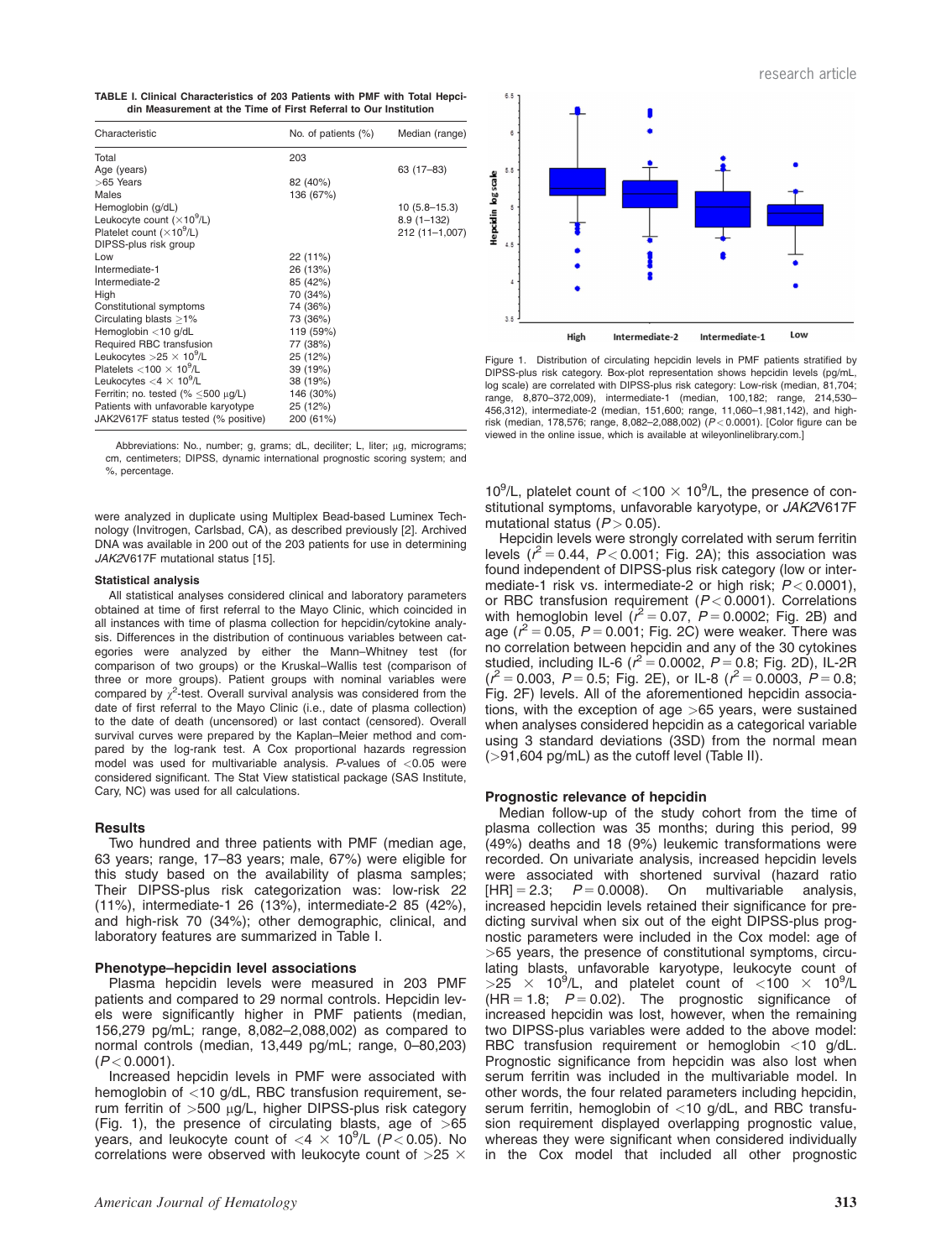research article



Figure 2. Correlation of circulating hepcidin (pg/mL, log scale) levels with (A) serum ferritin (µg/L, log scale), (B) hemoglobin level (g/dL), (C) age at referral (years), (D) IL-6 (pg/mL, log scale), (E) IL-2R (pg/mL, log scale), and (F) IL-8 (pg/mL, log scale). Linear regression plots are shown. For coefficient of determination ( $r^2$ ) and P-value for each correlation, refer the text. [Color figure can be viewed in the online issue, which is available at<wileyonlinelibrary.com>.]

variables, their significance was lost when considered in any combination(s).

To further clarify the prognostic interdependence among serum hepcidin, serum ferritin, hemoglobin of <10 g/dL, and RBC transfusion requirement, a multivariable analysis that included only these four parameters was performed and revealed that increased hepcidin (HR = 1.9;  $P = 0.03$ ) and increased ferritin (HR = 2.3;  $P = 0.04$ ) retained their significance, independent of each other, for predicting survival. Increased levels of both hepcidin (>3SD above mean) and serum ferritin ( $>500$   $\mu$ g/L) were found in 29% of the study cohort and predicted inferior survival  $(HR = 3.0;$  $P < 0.0001$ ) that was not accounted for by either the DIPSS-plus model or the increased levels of inflammatory cytokines (IL-2R and/or IL-8) (HR = 2.4;  $P = 0.002$ ). This combination was able to effectively risk stratify patients for overall survival in the overall cohort (Fig. 3A;  $P < 0.0001$ ) and within DIPSS-plus intermediate-2 or high-risk categories (Fig. 3B;  $P = 0.01$ ). A similar analysis was not possible in DIPSS-plus intermediate-1 or low-risk patients, given the limited number of patients with elevated levels of both hepcidin and serum ferritin.

#### **Discussion**

Our data provide a description of abnormalities in iron homeostasis in PMF primarily through analysis of circulating hepcidin levels. We describe the interaction between key determinants of iron homeostasis including hepcidin levels, ferritin levels, the presence of significant anemia or need for RBC transfusions, and circulating cytokine levels. We also describe the phenotypic associations and prognostic implications of increased hepcidin levels in PMF.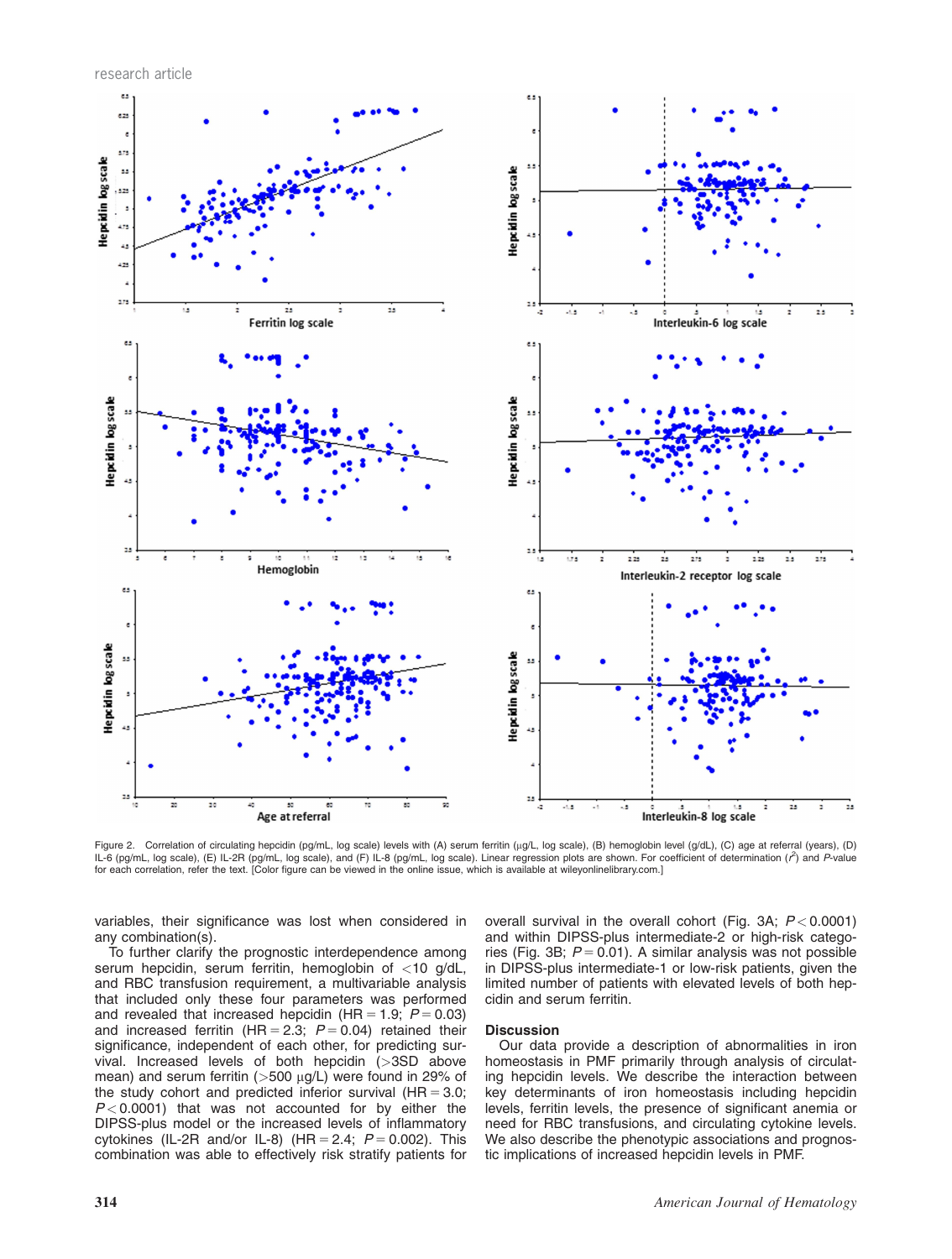TABLE II. Comparison of Clinical Characteristics of Patients with PMF With Increased Levels of Total Hepcidin at the Time of First Referral to Our Institution

| Characteristic                                | <b>Total hepcidin</b> |              | P-value  |
|-----------------------------------------------|-----------------------|--------------|----------|
|                                               | $3SD$                 | >3SD         |          |
| Total                                         | 57                    | 146          |          |
| Age (years)                                   |                       |              |          |
| Median                                        | 60                    | 64           | 0.006    |
| Range                                         |                       |              |          |
| >65                                           | 18 (32%)              | 65 (45%)     | 0.1      |
| Males                                         | 33 (58%)              | 103 (71%)    | 0.1      |
| Hemoglobin (g/dL)                             |                       |              |          |
| Median                                        | 11.0                  | 9.9          | 0.005    |
| Range                                         | $6.5 - 15.3$          | $5.8 - 14.8$ |          |
| Leukocyte count $(\times 10^9/L)$             |                       |              |          |
| Median                                        | 9.0                   | 8.5          | 0.8      |
| Range                                         | $2 - 92$              | $1 - 132$    |          |
| Platelet count $(\times 10^9/L)$              |                       |              |          |
| Median                                        | 224                   | 209          | 0.3      |
| Range                                         | 15-1,007              | $11 - 796$   |          |
| DIPSS-plus risk group                         |                       |              | < 0.0001 |
| Low                                           | 14 (25%)              | 8(5%)        |          |
| Intermediate-1                                | 12 (21%)              | 14 (10%)     |          |
| Intermediate-2                                | 19 (33%)              | 66 (45%)     |          |
| High                                          | 12 (21%)              | 58 (40%)     |          |
| Constitutional symptoms                       | 17 (30%)              | 57 (39%)     | 0.3      |
| Circulating blasts $>1\%$                     | 14 (25%)              | 59 (40%)     | 0.04     |
| Hemoglobin $<$ 10 g/dL                        | 22(39%)               | 97(66%)      | 0.0004   |
| <b>RBC</b> transfusion need                   | 7(12%)                | 70 (48%)     | < 0.0001 |
| Leukocytes $>25 \times 10^9$ /L               | 6(11%)                | 19 (13%)     | 0.8      |
| Platelets $<$ 100 $\times$ 10 <sup>9</sup> /L | 8(14%)                | 31 (21%)     | 0.3      |
| Leukocytes $<$ 4 $\times$ 10 <sup>9</sup> /L  | 5(9%)                 | 33 (23%)     | 0.03     |
| Ferritin; no. tested $(\% > 500 \mu g/L)$     | 40 (5%)               | 106 (40%)    | < 0.0001 |
| Patients with unfavorable karyotype           | 6(11%)                | 19 (13%)     | 0.8      |
| JAK2V617F status tested (% positive)          | 55 (58%)              | 145 (61%)    | 0.8      |

Abbreviations: No., number; SD, one standard deviation above the normal mean value; g, grams; dL, deciliter; L, liter; µg, micrograms; cm, centimeters; DIPSS, dynamic international prognostic scoring system; and %, percentage.

Our observations reveal that hepcidin levels are significantly dysregulated in PMF; despite this, there was evidence of relatively preserved homeostatic control of hepcidin by iron, as reflected by the strongly positive correlation between hepcidin and ferritin levels. This correlation was independent of DIPSS-plus risk stratification, unlike what has been observed in MDS patients stratified by WHO subtype [16,17]; the latter analysis suggested relatively preserved homeostatic control in some MDS subtypes such as refractory anemia, refractory anemia with ringed sideroblasts, and 5q-syndrome but near complete loss of regulation in others such as refractory anemia with excess blasts and chronic myelomonocytic leukemia. The positive correlation between hepcidin and ferritin levels in PMF was found regardless of whether patients were RBC transfusion requiring at the time of sample collection. Only 5% of transfusion-independent patients had iron overload (ferritin,  $>500$   $\mu$ g/L) at sample collection as compared to 72% of transfusion-dependent patients; this suggests that homeostatic control of hepcidin by iron is operative over a wide range of ferritin values, but at the same time, does not exclude an independent positive feedback on hepcidin levels by other high-risk disease features (as transfusion dependency also upstages PMF disease risk). In contrast, the inverse correlation between hemoglobin and hepcidin levels is reminiscent of the suppressive effect of increased erythropoietic drive on hepcidin levels that has been described in thalassemic patients, particularly those who are transfusion naïve [18], possibly acting through growth differentiation factor 15 [19]. This correlation was relatively weak, however, and is confounded in that the effect of proximate transfusion on hemoglobin levels cannot always be controlled for in a retrospective analysis. Somewhat



Figure 3. Kaplan–Meier survival curves of PMF patients stratified by increased circulating hepcidin ( $>3SD$ ;  $>91,604$  pg/mL) and ferritin ( $>500$   $\mu$ g/L) levels. (A) PMF patients with increased circulating levels of both hepcidin and ferritin had a significantly inferior survival (bottom curve;  $n = 42$ ; median survival = 30 months) as compared to those who did not have these characteristics (top curve;  $n = 104$ ; median survival = 76 months) (log-rank  $P < 0.0001$ ). (B) PMF patients with DIPSS-plus intermediate-2 or high-risk disease stratified by increased circulating levels of both hepcidin and ferritin. Patients with increased circulating levels of both hepcidin and ferritin had a significantly inferior survival (bottom curve;  $n = 41$ ; median survival  $= 32$  months) as compared to those who did not have these characteristics (top curve;  $n = 70$ ; median survival = 57 months) (log-rank  $P = 0.01$ ). [Color figure can be viewed in the online issue, which is available at [wileyonlinelibrary.com.](wileyonlinelibrary.com)]

unexpectedly, our data set showed no correlation between hepcidin and circulating cytokine levels, including those implicated in the host inflammatory response. Overall, these data suggest that, in PMF, iron loading and higherrisk disease by DIPSS-plus have a dominant stimulatory role on hepcidin levels as compared to the effects from inflammatory signals or increased erythropoietic drive.

Our data revealed that increased hepcidin levels were predictive of inferior survival in PMF, independent of most of the adverse prognostic variables that comprise the DIPSS-plus model. Further, our analysis showed that out of the four correlated variables, namely increased hepcidin, increased ferritin, hemoglobin of <10 g/dL, and RBC transfusion requirement, only increased hepcidin and ferritin levels had independent prognostic value for survival. This observation suggests the possibility of introducing these variables in future prognostic models. Overall, this observation is hardly surprising as both hepcidin and ferritin are complex biomarkers with inputs from iron loading (both intrinsic and iatrogenic), inflammation, and ineffective erythropoietic activity, all of which are operative in PMF patients. A disadvantage inherent to retrospective analyses,